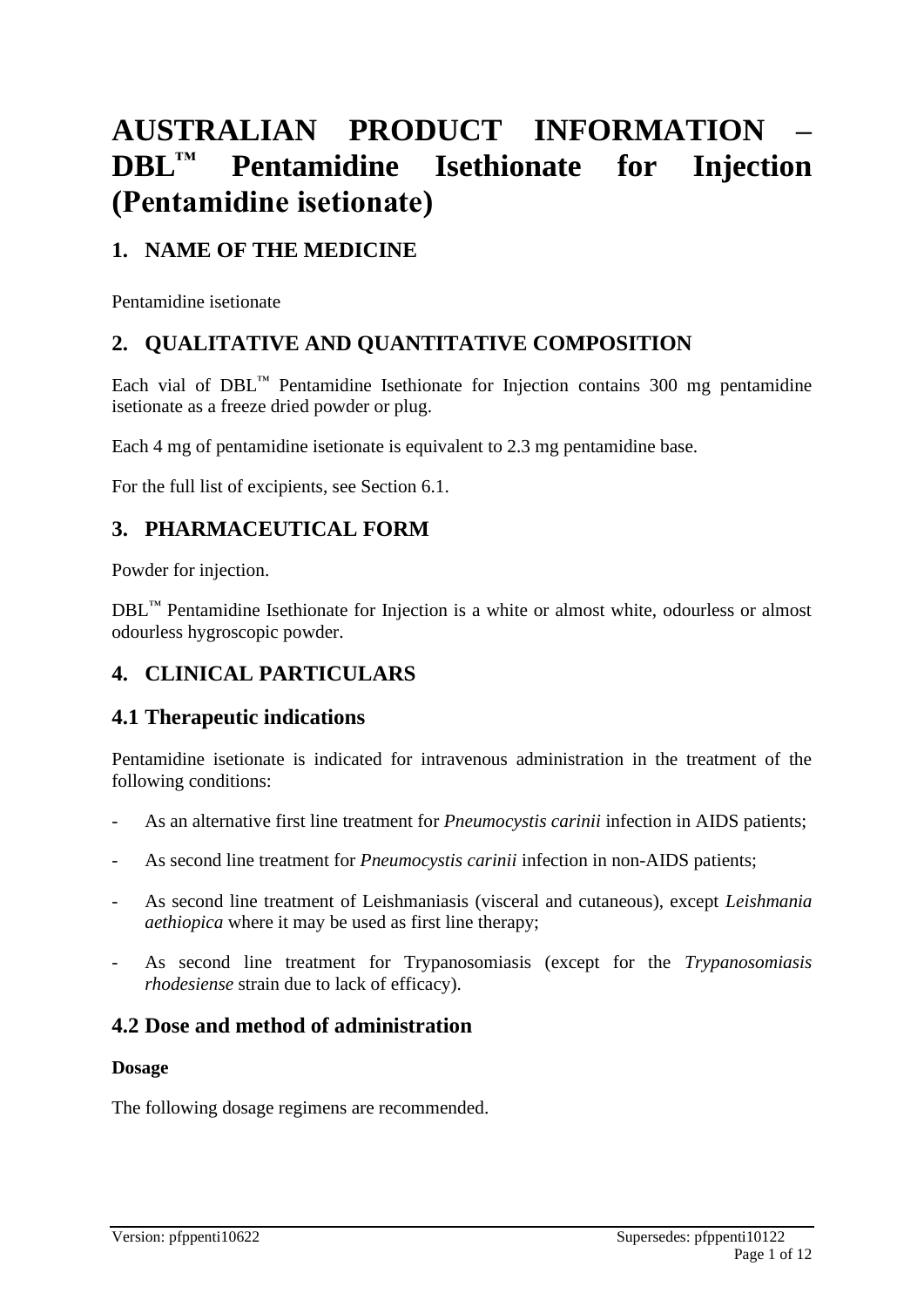### *P. carinii pneumonia*

4 mg/kg bodyweight Pentamidine Isetionate once daily for 14 days, preferably by slow intravenous infusion.

#### *Leishmaniasis*

On the basis of current knowledge the following dosage are suggested however the optimal treatment regimen has yet to be established.

- Visceral (Kala-azar): 3 to 4 mg/kg bodyweight Pentamidine Isetionate on alternate days (3 times a week) to a maximum of 10 injections.
- Cutaneous: 3 to 4 mg/kg bodyweight Pentamidine Isetionate once or twice weekly, until the condition resolves.

#### *Trypanosomiasis*

Haemolymphete stage only.

4 mg/kg bodyweight Pentamidine Isetionate daily or on alternate days to a total of 7 to 10 injections.

#### **Dosage adjustment**

#### *Renal impairment*

Creatinine clearance <35 mL/min: There is little information on the kinetics or the adverse effects profile of pentamidine in patients with impaired renal function.

#### *Hepatic impairment*

No information available.

### **Method of administration**

 $DBL<sup>TM</sup>$  Pentamidine Isethionate for Injection should be given as a slow intravenous infusion with a patient in a supine position in order to reduce the incidence of sudden severe hypotension. Direct bolus intravenous injection or rapid administration must not be used.

#### *Reconstitution*

The contents of a 300 mg vial should be dissolved in 3 mL to 5 mL of Water for Injections. The required dose of Pentamidine Isetionate should then be diluted further in 50 to 250 mL of Glucose Intravenous Infusion 5% or Sodium Chloride Intravenous Infusion 0.9%. The reconstituted solutions should be visually examined before use. Any solutions which are hazy, discoloured or contain visible particulate matter should not be used. Diluted solutions containing Pentamidine Isetionate should be infused over a period of at least 60 minutes under close medical supervision, whilst the patient is kept lying down.

#### *Compatibilities*

Reconstituted solutions at concentrations of 100 mg/mL and 60 mg/mL are chemically stable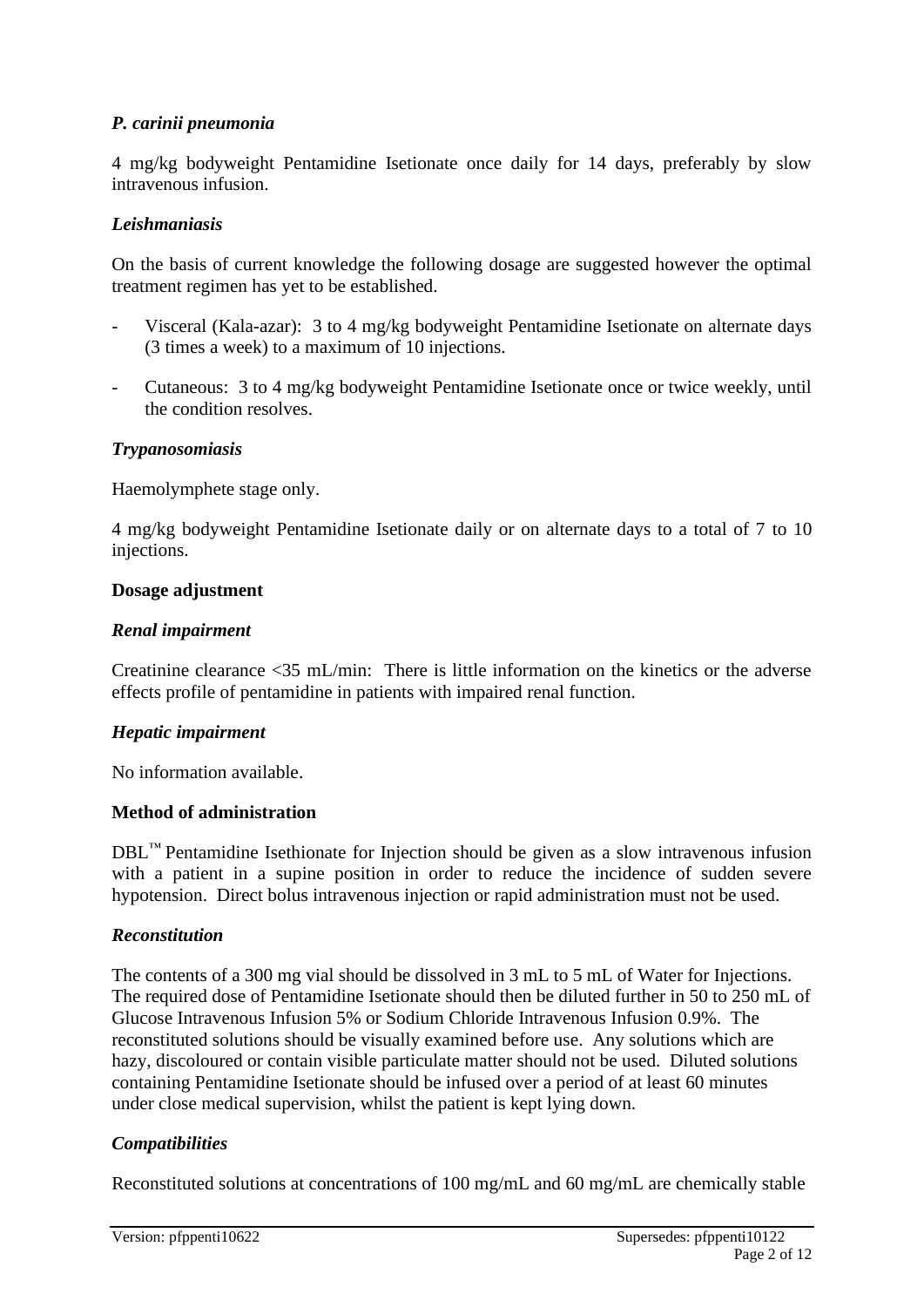for 48 hours when stored at 2 to 8°C and room temperature under fluorescent light. DBL<sup>™</sup> Pentamidine Isethionate for Injection when reconstituted with Water for Injections and diluted to 1.0 mg/mL and 2.5 mg/mL in Sodium Chloride Intravenous Infusion 0.9% and Glucose Intravenous Infusion 5% retained its potency for at least 48 hours when stored under fluorescent light at  $21 \pm 2$ °C. However, to avoid microbial contamination, the prepared solution should be used within 24 hours.

# **4.3 Contraindications**

Patients with a known hypersensitivity to pentamidine.

Pentamidine should not be administered to patients who are pregnant or breastfeeding unless considered essential by the physician.

# **4.4 Special warnings and precautions for use**

# **Serious Warnings and Precautions**

Severe, sometimes fatal, hypotension, hypoglycaemia, acute pancreatitis, renal impairment and cardiac arrhythmias have been reported. Other life threatening reactions requiring immediate corrective measures and withdrawal of treatment have included leucopenia (less than 1,000 per cubic millimetre), thrombocytopenia (less than 20,000 per cubic millimetre), acute renal failure, hypocalcaemia, and ventricular tachycardia. A possible case of Stevens-Johnson syndrome has been reported.

Fatalities have been documented following pentamidine administration. The ratio of therapeutic to toxic dose of pentamidine is very low and adverse effects, some of which may be life threatening, occur frequently during its use. Pentamidine Isetionate for Injection should be used only in a hospital setting with facilities to monitor blood glucose, blood count, renal function and hepatic function. Electrocardiograms should be carried out at regular intervals (see Section 4.4 Special warnings and precautions for use: Monitoring and Laboratory Tests).

Extravasation reactions may result in ulceration, tissue necrosis and long-term sequelae (see Section 4.8 Adverse effects (undesirable effects))

DBL Pentamidine is not approved for inhaled use. Bronchospasm has been reported to occur following the use of inhaled product (see section 4.8 Adverse effects (undesirable effects)). This has been particularly noted in patients who have a history of smoking or asthma. This can be controlled by prior use of bronchodilators.

Pentamidine isetionate should be used with caution in patients with the following:

- 1. Malnutrition
- 2. Hyperglycaemia or hypoglycaemia
- 3. Hepatic dysfunction
- 4. Renal dysfunction
- 5. Hypertension or hypotension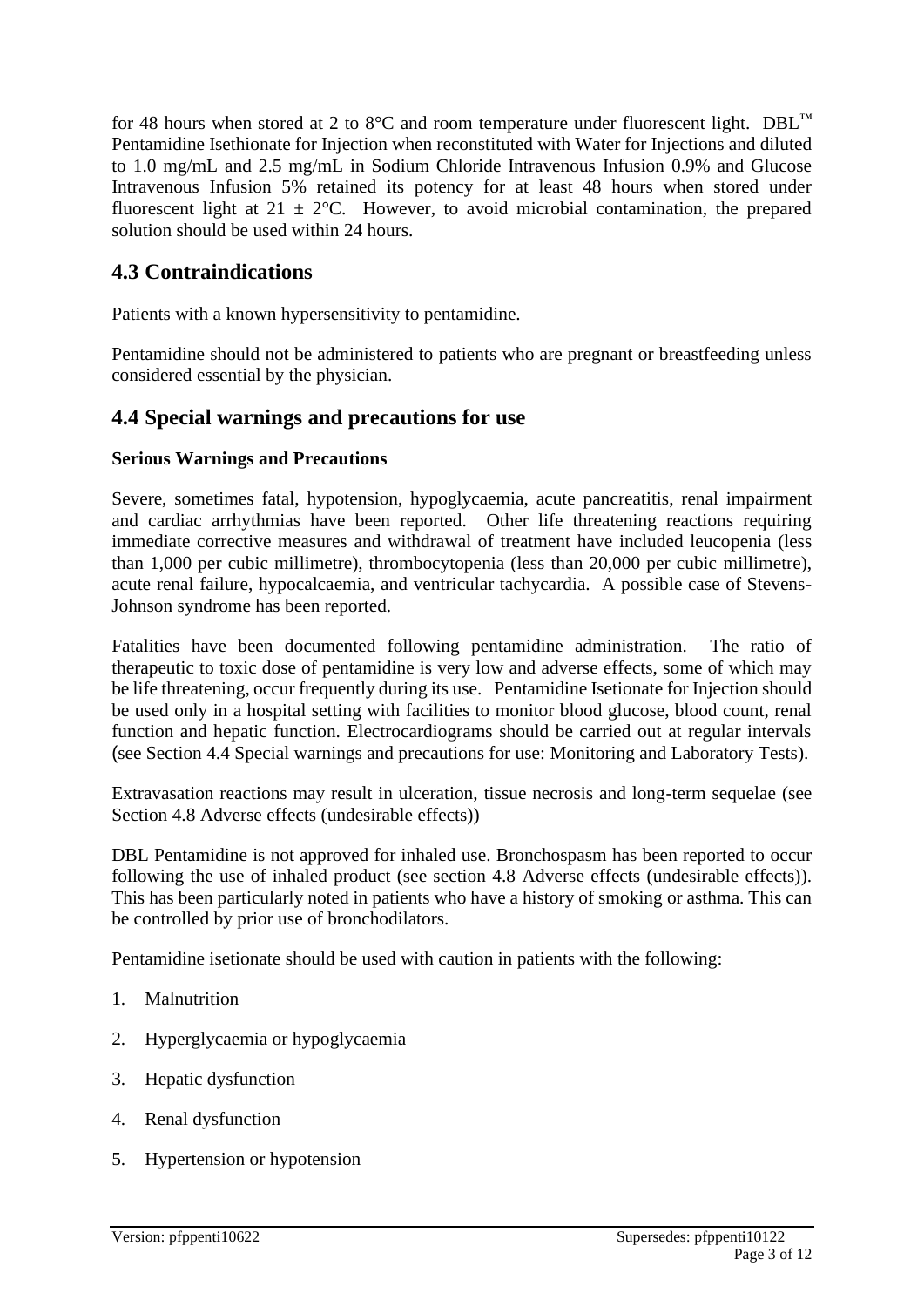6. Anaemia, leucopenia or thrombocytopenia

### **General**

Pentamidine Isetionate for Injection should only be administered under close medical supervision, and the patient should be very carefully monitored for the development of serious adverse reactions (see Section 4.8 Adverse effects (undesirable effects)).

The administration of Pentamidine Isetionate for Injection should be limited to patients in whom *Pneumocystis jirovecii* infection has been confirmed.

Some patients may become nauseated or develop fever after taking each dose of Pentamidine Isetionate for Injection. In such cases, the prophylactic use of an antiemetic and/or paracetamol may be considered.

#### **Cardiovascular**

Patients may develop sudden, severe hypotension after receiving a single intramuscular or intravenous dose of pentamidine isetionate. Therefore, patients receiving Pentamidine Isetionate for Injection should be in a supine position and the blood pressure monitored closely during administration of the drug and several times thereafter until the blood pressure is stable. Equipment for emergency resuscitation should be readily available. Pentamidine Isetionate for Injection should be infused over a period of at least 60 minutes to minimise the risk of hypotension.

Severe hypotension with accompanying bradycardia has been observed in a patient after the sixth dose of pentamidine isetionate. This hypotension did not respond to intravenous colloids, graded compression stockings or corticosteroids but resolved within four days of stopping treatment.

Ventricular tachycardia and ECG abnormalities (including QT interval prolongation and torsade de pointes) may develop in patients receiving pentamidine isetionate. ECG's may be required at regular intervals if signs of cardiotoxicity develop.

#### **Endocrine and Metabolism**

Pentamidine isetionate can produce hypoglycaemia, which may be severe, life-threatening and/or prolonged. It generally occurs after 5 to 7 days of therapy but can even occur up to several days after the drug is discontinued. The duration appears quite variable, persisting for one day to several weeks. Pentamidine isetionate-induced hypoglycemia has been associated with pancreatic islet cell necrosis and inappropriately high plasma insulin concentrations. Hyperglycemia and diabetes mellitus, with or without preceding hypoglycemia, have also occurred, sometimes several months after termination of therapy with pentamidine isetionate.

Hypoglycaemia induced by pentamidine isetionate may be controlled by intravenous administration of dextrose or (oral) diazoxide, but it is not known if such therapy can prevent the subsequent development of diabetes mellitus.

#### **Gastrointestinal**

Cases of nausea and vomiting have been observed with pentamidine isetionate treatment.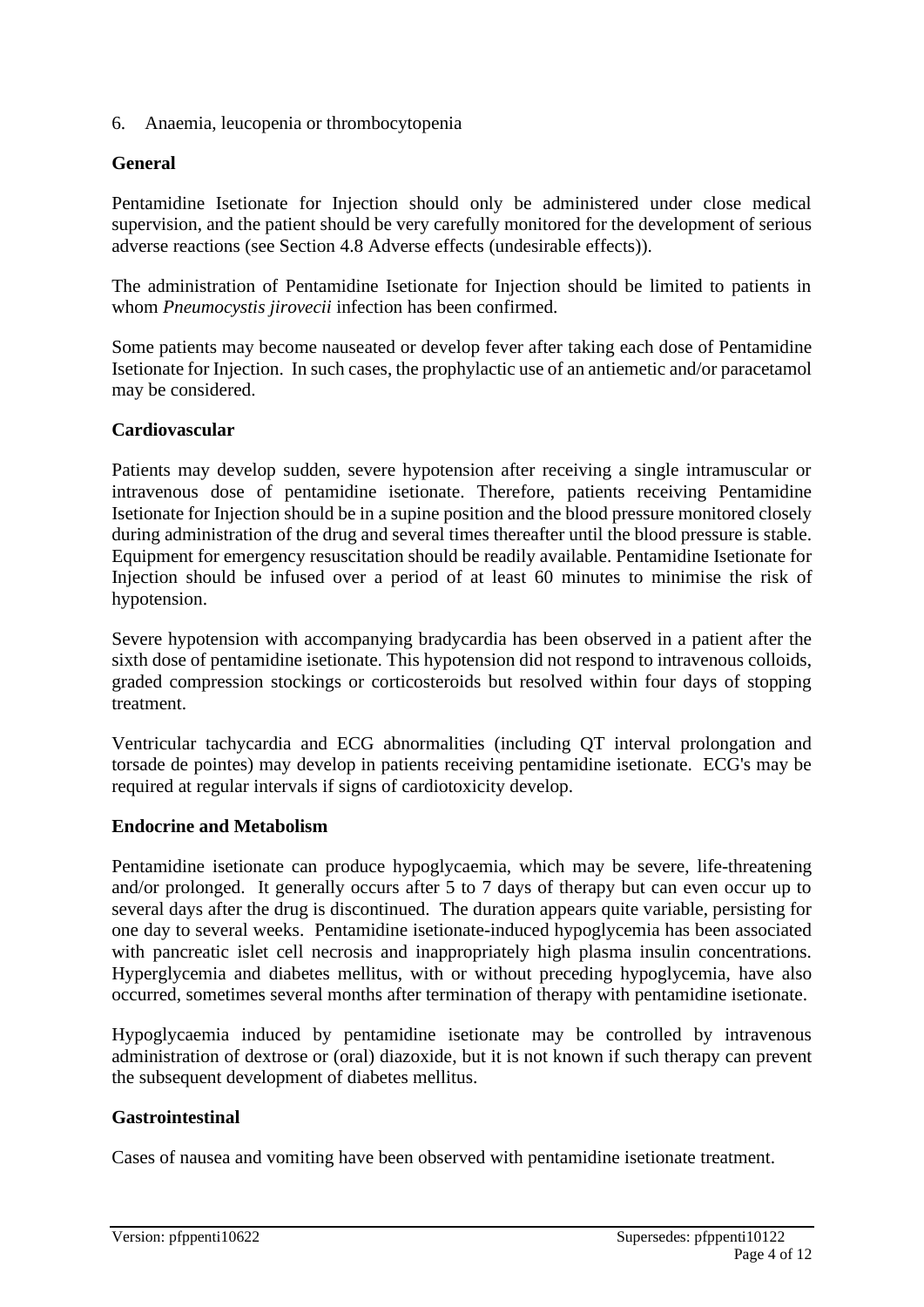### **Haematologic**

Leucopenia and thrombocytopenia, which can be severe (e.g. leucocyte count less than 1,000 per cubic millimetre, platelet count less than 20,000 per cubic millimetre), occur occasionally in patients receiving pentamidine isetionate. Cases of anaemia have been observed. In a few cases, pentamidine isetionate therapy has been associated with neutropenia.

#### **Hepatic/Biliary/Pancreatic**

Abnormal liver function tests may occur. Liver function should be routinely monitored in patients receiving Pentamidine Isetionate for Injection (see Section 4.4 Special warnings and precautions for use: Monitoring and laboratory tests). Cases of acute pancreatitis have been observed with pentamidine isetionate treatment.

#### **Immune**

Hypersensitivity reactions at the injection site, such as skin rash and erythema, may occur (see Section 4.4 Special warnings and precautions for use: Skin and Section 4.8 Adverse effects (undesirable effects)).

#### **Skin**

Intramuscular injections are often associated with pain, tenderness, erythema, and induration at the site of injection. Sterile abscesses have been observed. Therefore, intramuscular administration should be reserved for patients with adequate muscle mass and limited to the rare situations where intravenous infusion is not feasible.

#### **Vascular**

Phlebitis can occur after intravenous injection.

#### **Monitoring and Laboratory Tests**

In order to monitor for possible toxicity, the following tests should be performed before, during and after treatment.

- 1. Blood urea nitrogen and serum creatinine daily during therapy.
- 2. Complete blood and platelet counts daily during therapy.
- 3. Fasting blood glucose measurements should be taken before, daily during therapy, and at regular intervals after completion of therapy. Hyperglycaemia and diabetes mellitus, with or without preceding hypoglycaemia, have occurred up to several months after cessation of therapy.
- 4. Liver function tests (LFTs) including serum bilirubin, alkaline phosphatase, aspartate aminotransferase (AST/SGOT), and alanine aminotransferase (ALT/SGPT). If baseline measurements are normal and remain so during therapy, test weekly thereafter. When there is baseline elevation in LFTs or LFTs increase during therapy, continue monitoring weekly unless the patient is on other hepatotoxic agents, when monitoring every 3 to 5 days is appropriate.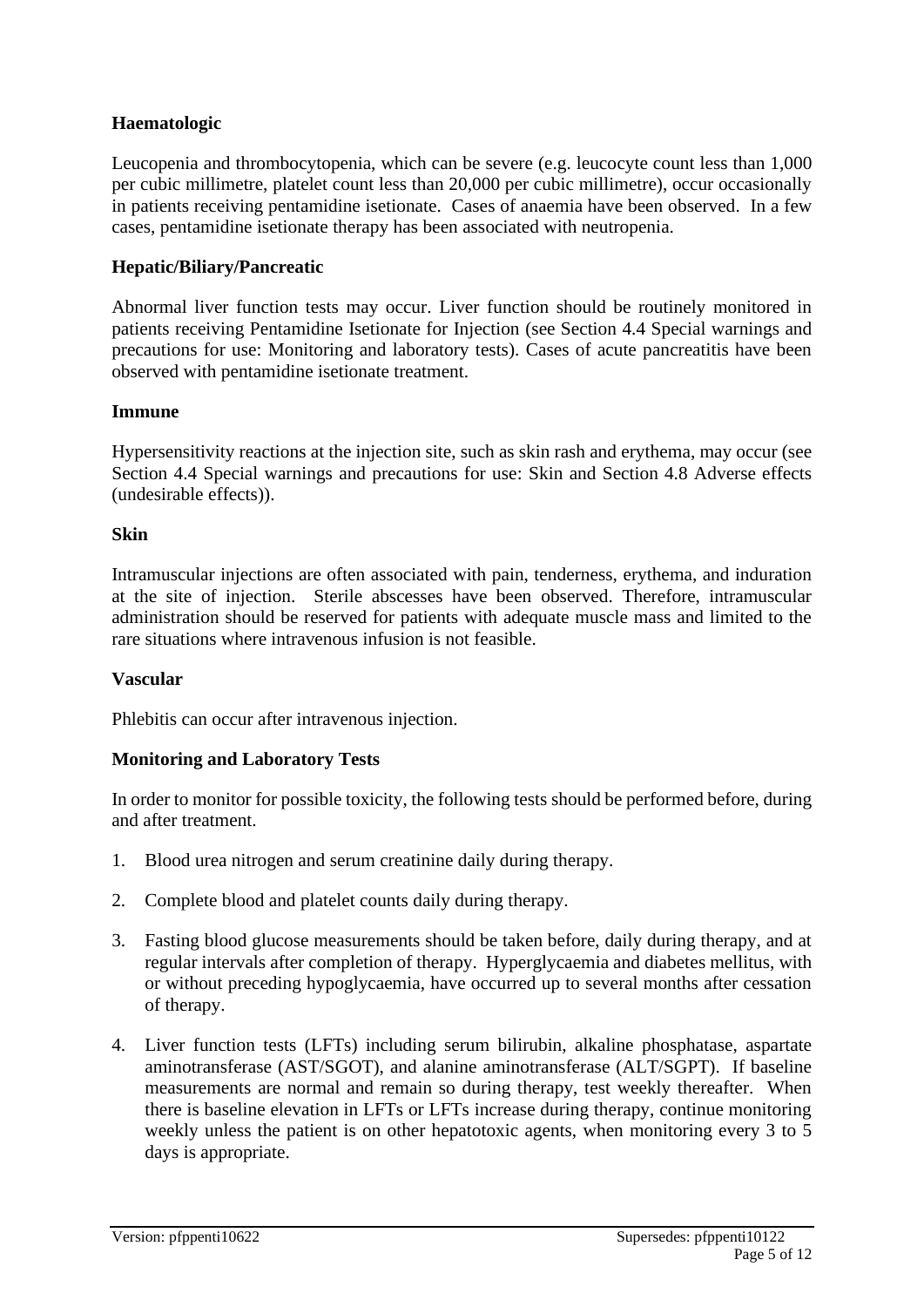- 5. Serum calcium, test weekly.
- 6. Urine analysis and serum electrolytes daily during therapy.
- 7. Electrocardiograms at regular intervals.

#### **Use in renal impairment**

Severe renal impairment resulting in death may also occur in the presence of various clinical complications (e.g. bacterial sepsis), concurrent administration of other nephrotoxic antibiotic agents or previous evidence of renal disease.

#### **Use in the elderly**

There is no information on the safe use of pentamidine in the elderly.

#### **Paediatric use**

The safety and efficacy of Pentamidine Isetionate for Injection has not been established in the paediatric population, and pharmacokinetic data are extremely limited.

#### **Effects on laboratory tests**

No data available.

# **4.5 Interactions with other medicines and other forms of interactions**

Since nephrotoxic effects may be additive, the concurrent or sequential use of pentamidine isetionate with drugs having a nephrotoxic potential (e.g. aminoglycosides, amphotericin B, cisplatin, methoxyflurane or vancomycin) should be undertaken with caution. Pentamidine Isetionate for Injection should be administered with caution to patients who are receiving drugs with hepatotoxic potential or medication that can impair the haematopoietic system.

# **4.6 Fertility, pregnancy and lactation**

#### **Effects on fertility**

No data available.

#### **Use in pregnancy – Category B3**

*Category B3:* Drugs which have been taken by only a limited number of pregnant women and women of childbearing age, without an increase in the frequency of malformation or other direct or indirect harmful effects on the human fetus having been observed.

Studies in animals have shown evidence of an increased occurrence of fetal damage, the significance of which is considered uncertain in humans.

Pentamidine has been found to cross the placenta in rats given high doses late in pregnancy. Studies in rabbits have also shown pentamidine to be mildly embryotoxic, with an increase in post-implantation losses and delayed fetal ossification at doses of 1, 3 and 8 mg/kg of body weight.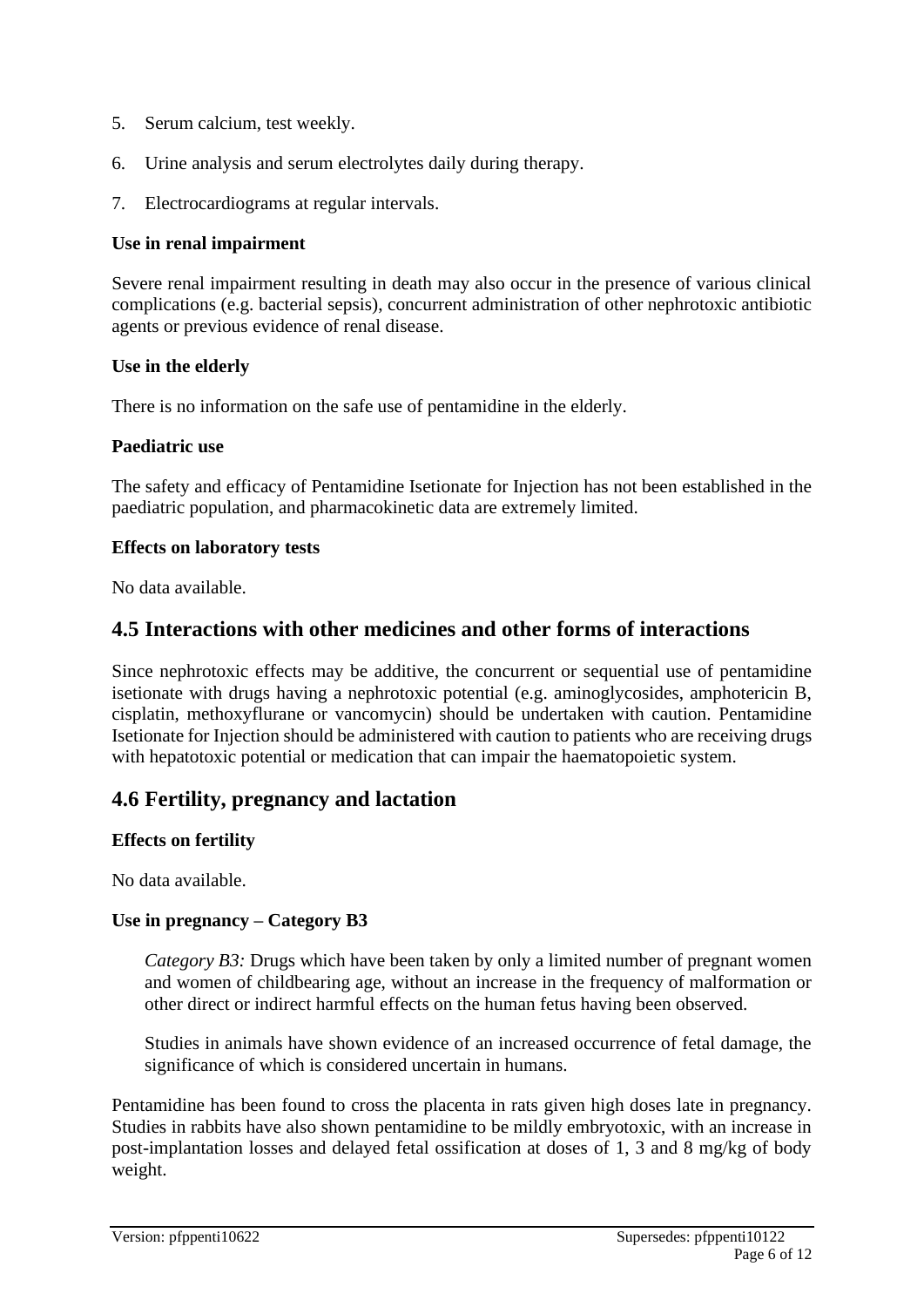It is not known whether pentamidine isetionate crosses the placenta or causes fetal harm when administered to pregnant women; therefore, pentamidine is contraindicated during pregnancy and should only be used when considered essential.

#### **Use in lactation**

Since it is not known whether pentamidine isetionate is distributed into milk, the medicine is contraindicated during lactation and should only be administered to nursing mothers when considered essential.

# **4.7 Effects on ability to drive and use machines**

The effects of this medicine on a person's ability to drive and use machines were not assessed as part of its registration.

# **4.8 Adverse effects (undesirable effects)**

Fatalities due to severe hypotension, hypoglycemia, acute pancreatitis, renal impairment and cardiac arrhythmias have been reported in patients treated with pentamidine isetionate.

#### **Life threatening reactions**

### *Blood and lymphatic system disorders*

Leucopenia (less than 1,000 cells per cubic millimetre), thrombocytopenia (less than 20,000 cells per cubic millimetre)

#### *Immune system disorders*

Herxheimer reaction

#### *Metabolism and nutrition disorders*

Severe hypoglycaemia, hypocalcaemia

#### *Psychiatric disorders*

Toxic delirium

*Nervous system disorders*

Syncope

#### *Cardiac disorders*

Cardiac arrhythmias and cardiac arrest (including QT interval prolongation and torsade de pointes), ventricular tachycardia

#### *Vascular disorders*

Severe hypotension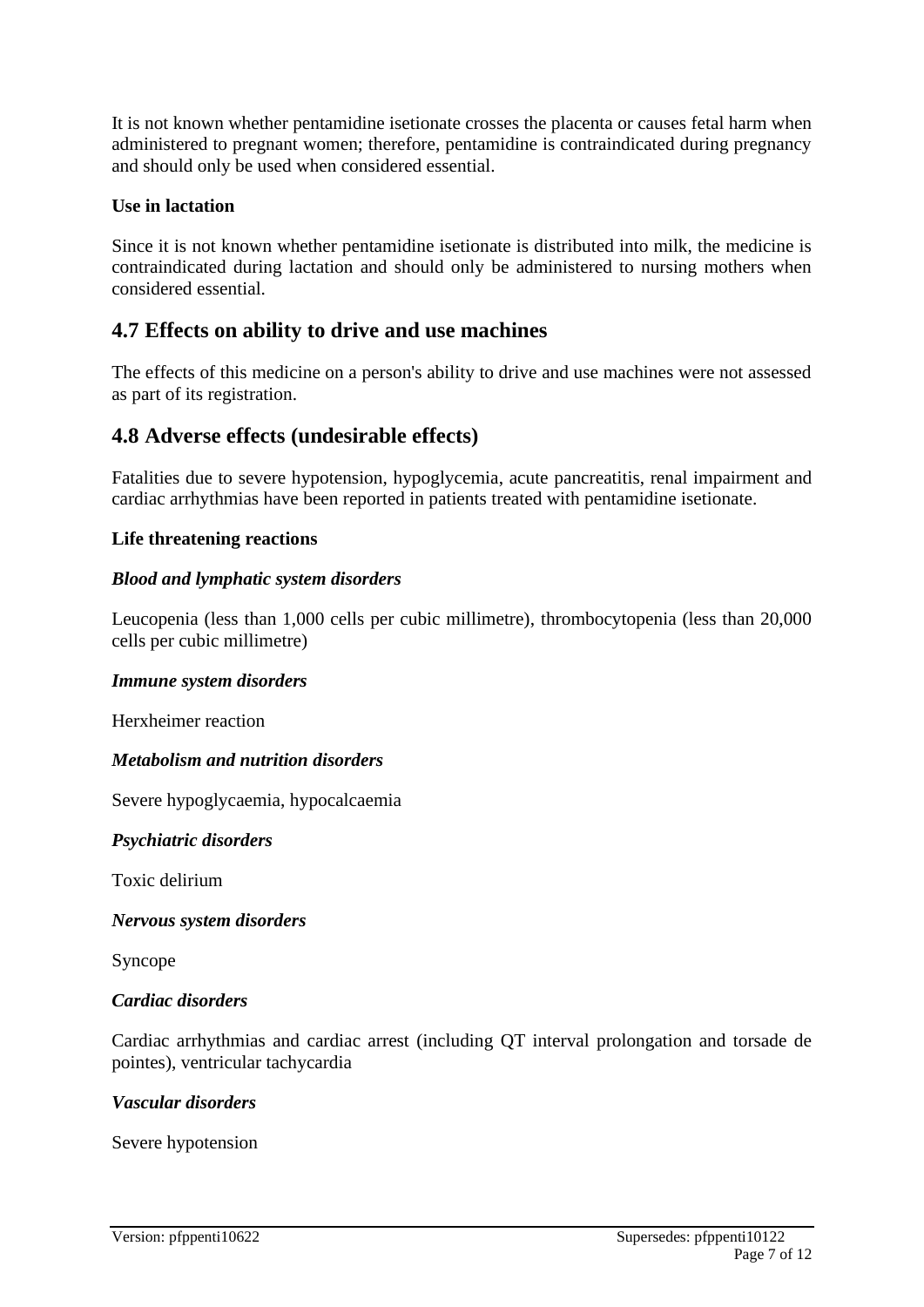### *Gastrointestinal disorders*

Acute pancreatitis

#### *Skin and subcutaneous tissue disorders*

Stevens-Johnson syndrome (single possible case)

#### *Renal and urinary disorders*

Acute renal failure

The above mentioned adverse effects can be severe, sometimes fatal, and require immediate corrective measures and withdrawal of treatment.

#### **Other reactions**

Other adverse reactions reported are listed in this section per MedDRA system organ class.

#### *Blood and lymphatic system disorders*

Anaemia, thrombocytopenia, leucopenia

#### *Metabolism and nutrition disorders*

Hypocalcaemia, hypoglycaemia, hyperglycaemia, hyperkalaemia, hyponatraemia, diabetes mellitus

#### *Psychiatric disorders*

Hallucinations

#### *Nervous system disorders*

Taste disturbances, dizziness, syncope

#### *Cardiac disorders*

Tachycardia, bradycardia

#### *Vascular disorders*

Hypotension, facial flushing, venous thrombosis

#### *Respiratory, thoracic and mediastinal disorders*

#### Breathlessness

Local reactions ranging in severity from cough, breathlessness, wheezing, bronchospasms (with inhaled use), particularly in patients with a history of smoking or asthma, which can usually be controlled by prior use of bronchodilator.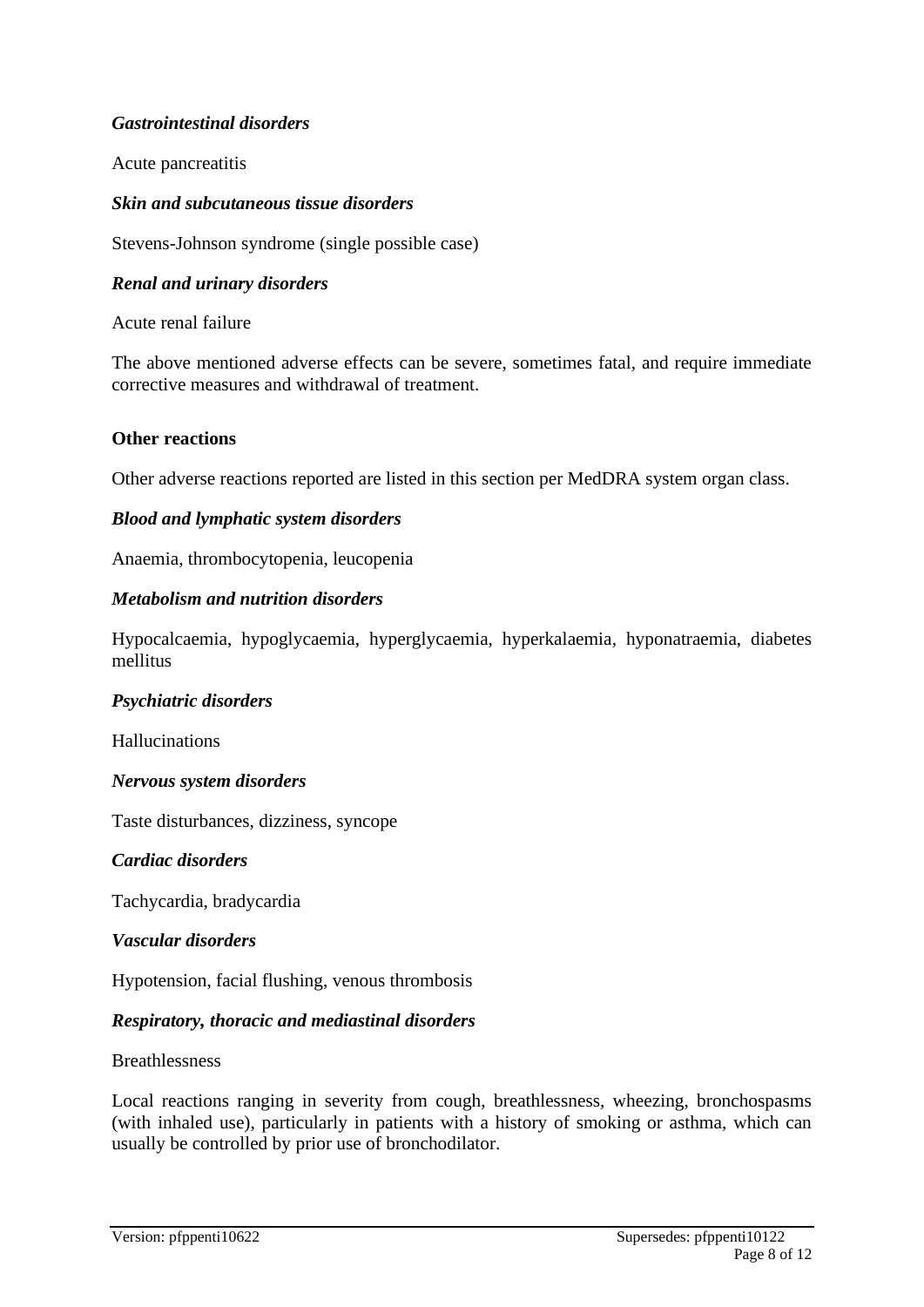### *Gastrointestinal disorders*

Nausea, vomiting

#### *Hepatobiliary disorders*

Abnormal liver function (hepatic dysfunction)

#### *Skin and subcutaneous tissue disorders*

Abscess and/or necrosis, rash, itching, alopecia, erythema multiforme

#### *Renal and urinary disorders*

Azotaemia, albuminuria, glycosuria, increased creatinine levels

#### *General disorders and administration site conditions*

Local reactions at the injection site including abscess, pain, thrombophlebitis

#### *Investigations*

Depressed serum folate

#### **Reporting suspected adverse effects**

Reporting suspected adverse reactions after registration of the medicinal product is important. It allows continued monitoring of the benefit-risk balance of the medicinal product. Healthcare professionals are asked to report any suspected adverse reactions at [www.tga.gov.au/reporting](http://www.tga.gov.au/reporting-problems)[problems.](http://www.tga.gov.au/reporting-problems)

# **4.9 Overdose**

There is no information available concerning the treatment of overdosage. There is no specific antidote. In general, overdosage would be expected to produce effects that are an extension of common adverse effects or of the serious metabolic sequelae observed. Treatment should be symptomatic and supportive. Neither peritoneal dialysis nor haemodialysis appear to remove the drug rapidly enough to cause a precipitous decline in the plasma concentration of pentamidine isetionate.

For information on the management of overdose, contact the Poisons Information Centre on 13 11 26 (Australia).

# **5. PHARMACOLOGICAL PROPERTIES**

# **5.1 Pharmacodynamic properties**

#### **Mechanism of action**

Pentamidine isetionate exhibits antiprotozoal activity against *Pneumocystis carinii*, *Leishmania* and some species of *Trypanosoma*.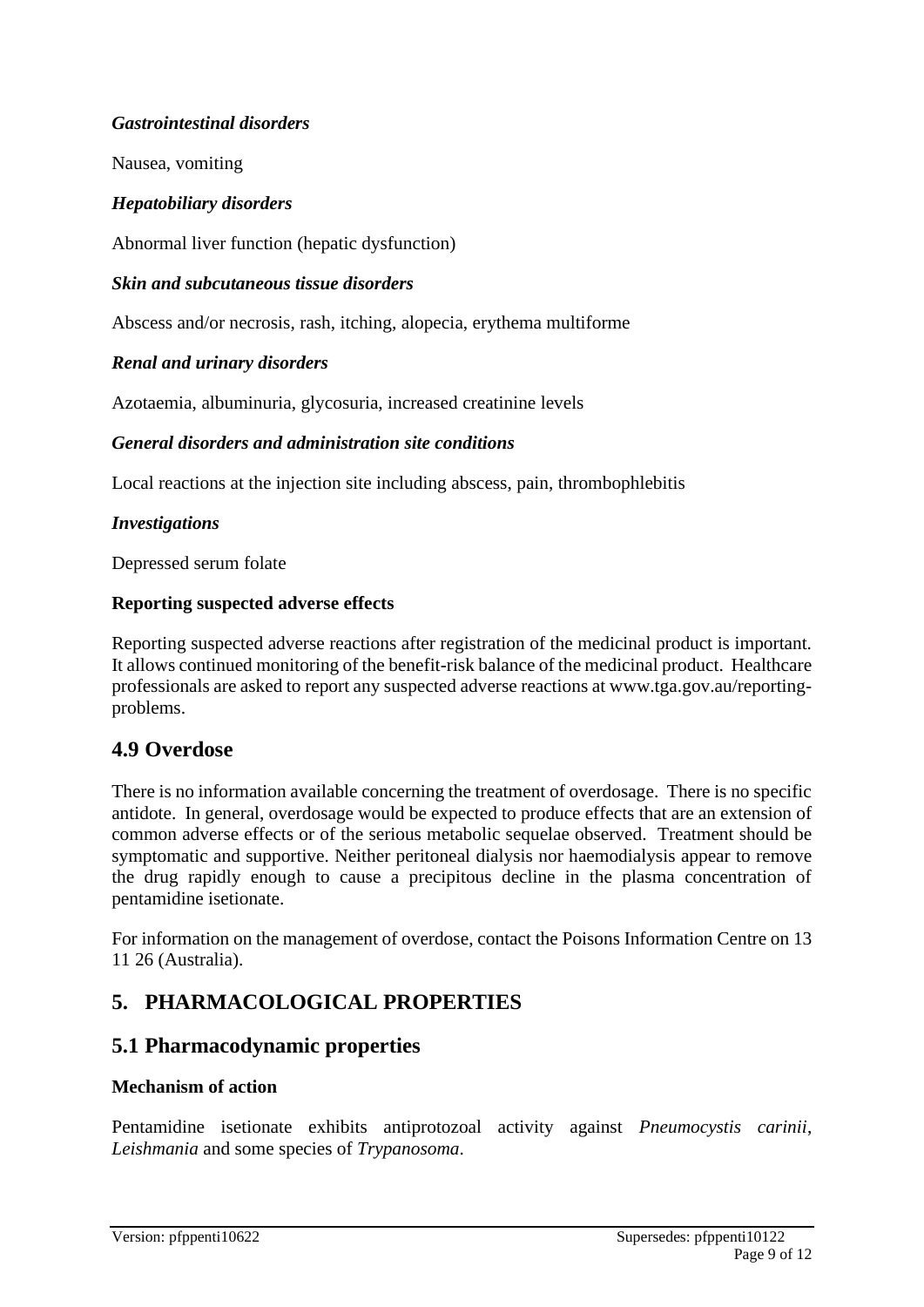The exact mechanism of antiprotozoal action of pentamidine has not been fully elucidated. Several mechanisms of action may be involved, and the role of the mechanism(s) may vary among the different types of protozoa (e.g., trypanosome, sporozoons). Most information on the antiprotozoal activity of pentamidine has been derived from studies involving trypanosomes. *In vitro* studies indicate that the drug interferes with nuclear metabolism.

### **Microbiology**

Pentamidine isetionate exhibits antiprotozoal activity against *Pneumocystis carinii*, *Leishmania* and some species of *Trypanosoma*.

### **Clinical trials**

No data available.

# **5.2 Pharmacokinetic properties**

Limited information is available concerning the pharmacokinetics of pentamidine isetionate.

### **Absorption**

Following a single 4 mg/kg IV dose of pentamidine isetionate (given as a 2 hour infusion), peak plasma pentamidine concentrations averaged 612 nanogram/mL after completion of the IV infusion.

### **Distribution**

Distribution of pentamidine into human body tissues and fluids has not been well characterised, but the drug appears to be rapidly and extensively distributed and/or bound to tissues. Pentamidine has a distribution half life of 5 to 15 minutes after intravenous administration. Following parenteral administration, highest concentrations have been found in the liver, followed by the kidneys, adrenals, spleen, lungs and pancreas. Pentamidine penetrates the CNS only very poorly after prolonged therapy.

*In vitro*, pentamidine is reportedly 69% bound to serum proteins.

It is not known whether pentamidine isetionate crosses the placenta or is distributed into breast milk.

#### **Excretion**

Little is known about the elimination in humans. Plasma concentrations of pentamidine have been found to decline in a biphasic manner following a single IV infusion in patients with normal renal function. The mean elimination half life was found to be 18 minutes in the initial phase and 6.4 hours in the terminal phase. Pentamidine appears to be eliminated very slowly from tissues in which the drug principally accumulates (e.g., liver, lungs). The half life of pentamidine may be prolonged in patients with impaired renal function, however no correlation between renal function and plasma clearance of pentamidine has been found. It is not known if the drug is excreted in faeces.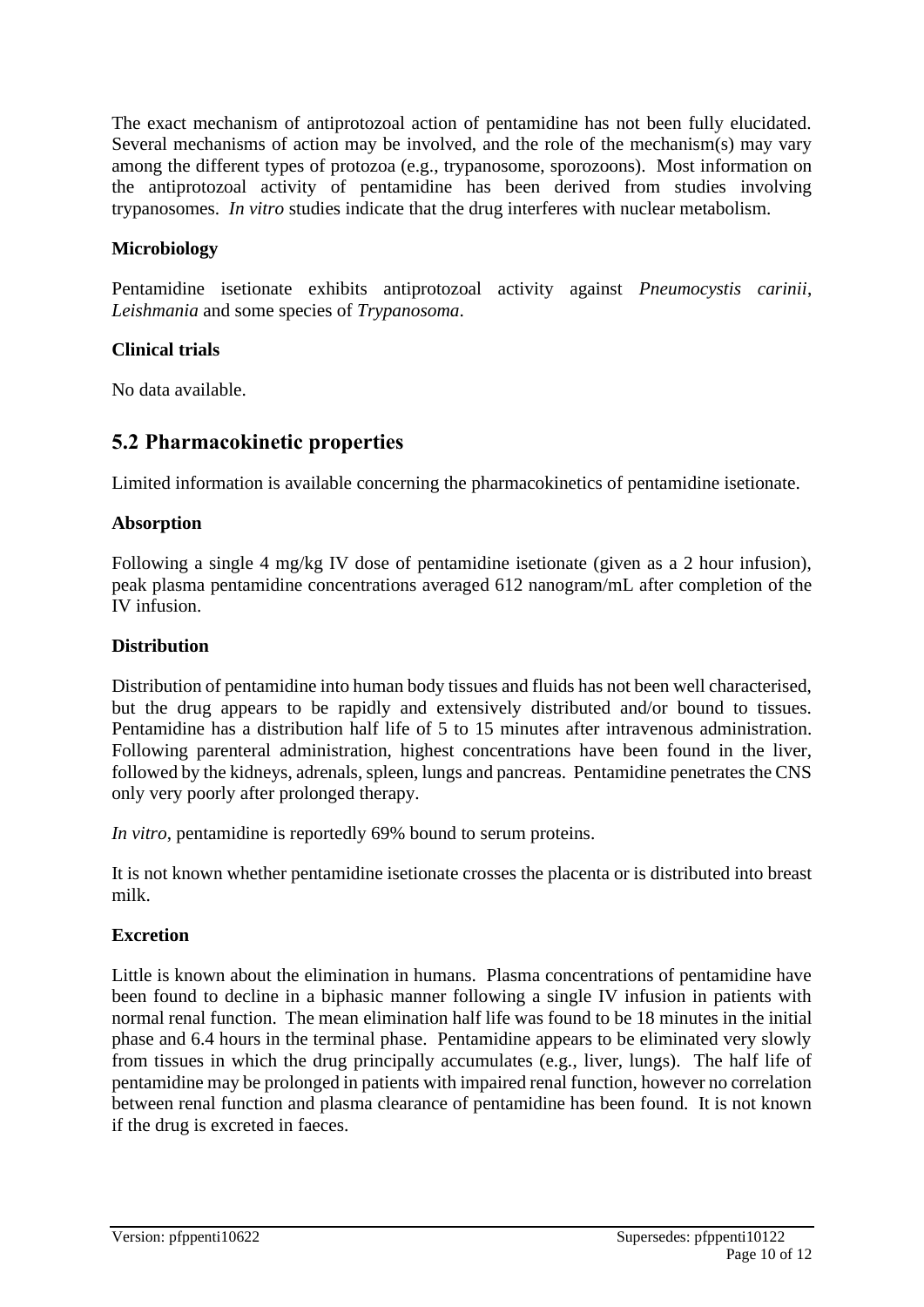Only a small amount (approximately 6%) of the administered dose is excreted unchanged in the urine over a 15 day period.

Following a single 4 mg/kg IV dose of pentamidine isetionate in patients with AIDS or pneumocystis pneumonia who had normal renal function, about 2.5 to 5% of the dose was excreted in urine as unchanged drug over 24 hours, mainly within the first 8 hours after administration. Similar amounts (about 1 to 4% of the dose) were also excreted in urine as unchanged drug in 24 hours in patients with mild to moderate renal impairment.

Limited data suggest that pentamidine is not appreciably removed by haemodialysis or peritoneal dialysis.

#### **5.3 Preclinical safety data**

#### **Genotoxicity**

No data available.

#### **Carcinogenicity**

No data available.

# **6. PHARMACEUTICAL PARTICULARS**

# **6.1 List of excipients**

None

# **6.2 Incompatibilities**

After reconstitution with Water for Injections, DBL™ Pentamidine Isethionate for Injection should not be mixed with any injection solution other than Glucose Intravenous Infusion 5% or Sodium Chloride Intravenous Infusion 0.9%.

# **6.3 Shelf life**

In Australia, information on the shelf life can be found on the public summary of the Australian Register of Therapeutic Goods (ARTG). The expiry date can be found on the packaging.

# **6.4 Special precautions for storage**

Store below 25°C.

# **6.5 Nature and contents of container**

DBL™ Pentamidine Isethionate for Injection is available in 1 vial.

**Strength Pack Size**

 $300 \text{ mg/vial}$  1's